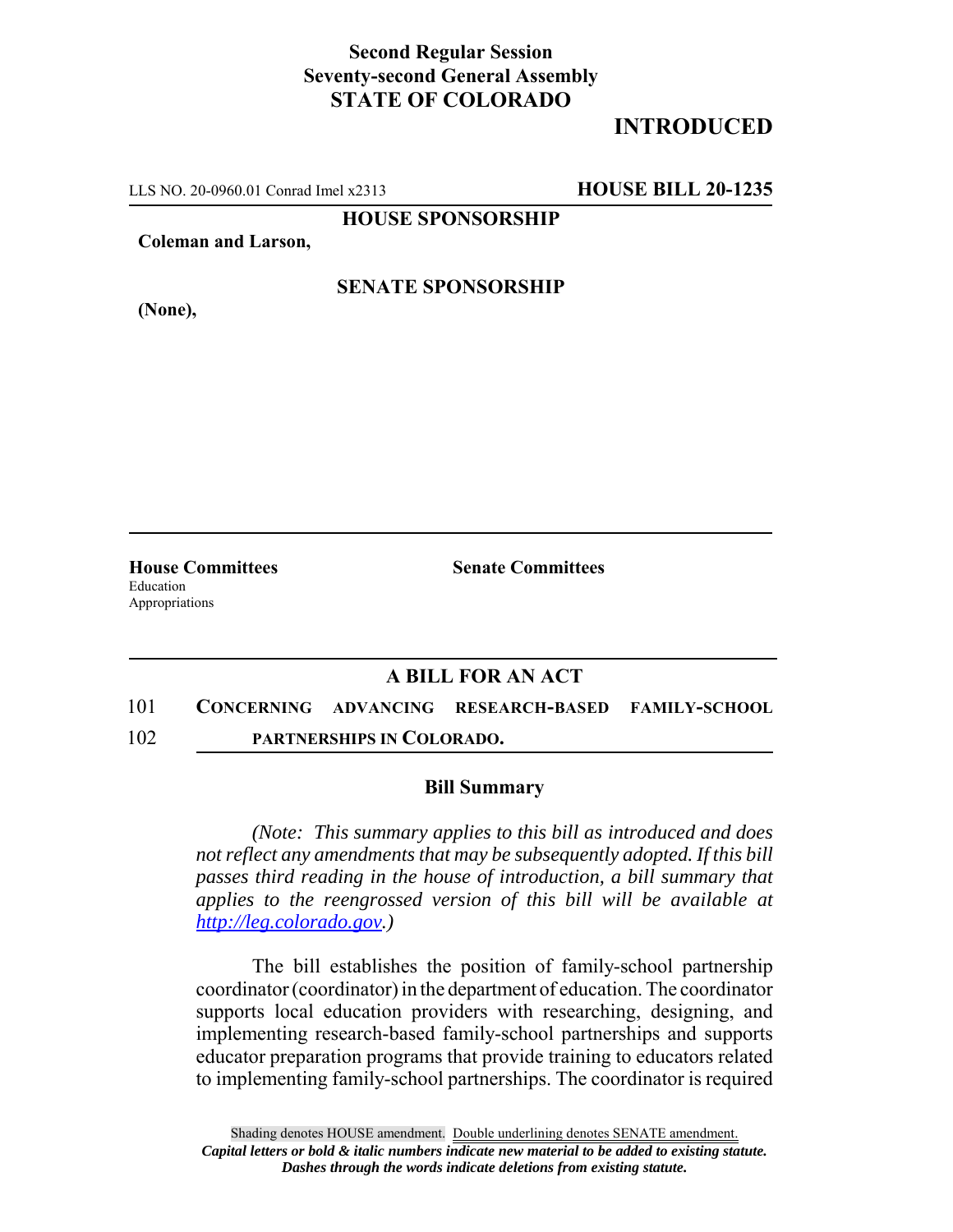to prepare a report every year that describes innovations that advance family engagement practices and provides information about research and resources available to local education providers and educator preparation programs that may assist in implementing family-school partnerships.

*Be it enacted by the General Assembly of the State of Colorado:*

 **SECTION 1. Legislative declaration.** (1) The general assembly hereby finds and declares that:

 (a) Colorado is committed to ensuring equity and opportunity for every student, every step of the way. Students do better in life and in school when their families are engaged as academic partners. Additionally, family-school partnerships have been established by research as a foundational approach to school and district improvements.

 (b) Senate Bill 09-090, enacted in 2009, concerning measures to increase parent involvement in public education, aligned all Colorado Department of Education family engagement efforts to National Standards for Family-School Partnerships, established the State Advisory Council for Parent Involvement in Education (SACPIE) and established a grant program to support efforts supervised by SACPIE. To further support family-school partnerships, following the enactment of Senate Bill 13-193, concerning increasing parent engagement in public schools, the department received funding for one full-time equivalent employee and established the Office of Family, School, and Community Partnership.

 (c) Previous efforts have set a strong foundation for family engagement, but more is needed to ensure critical partnerships between educators, families, and students are developed and continually supported. Through attention to mindsets, technical expertise, and resources,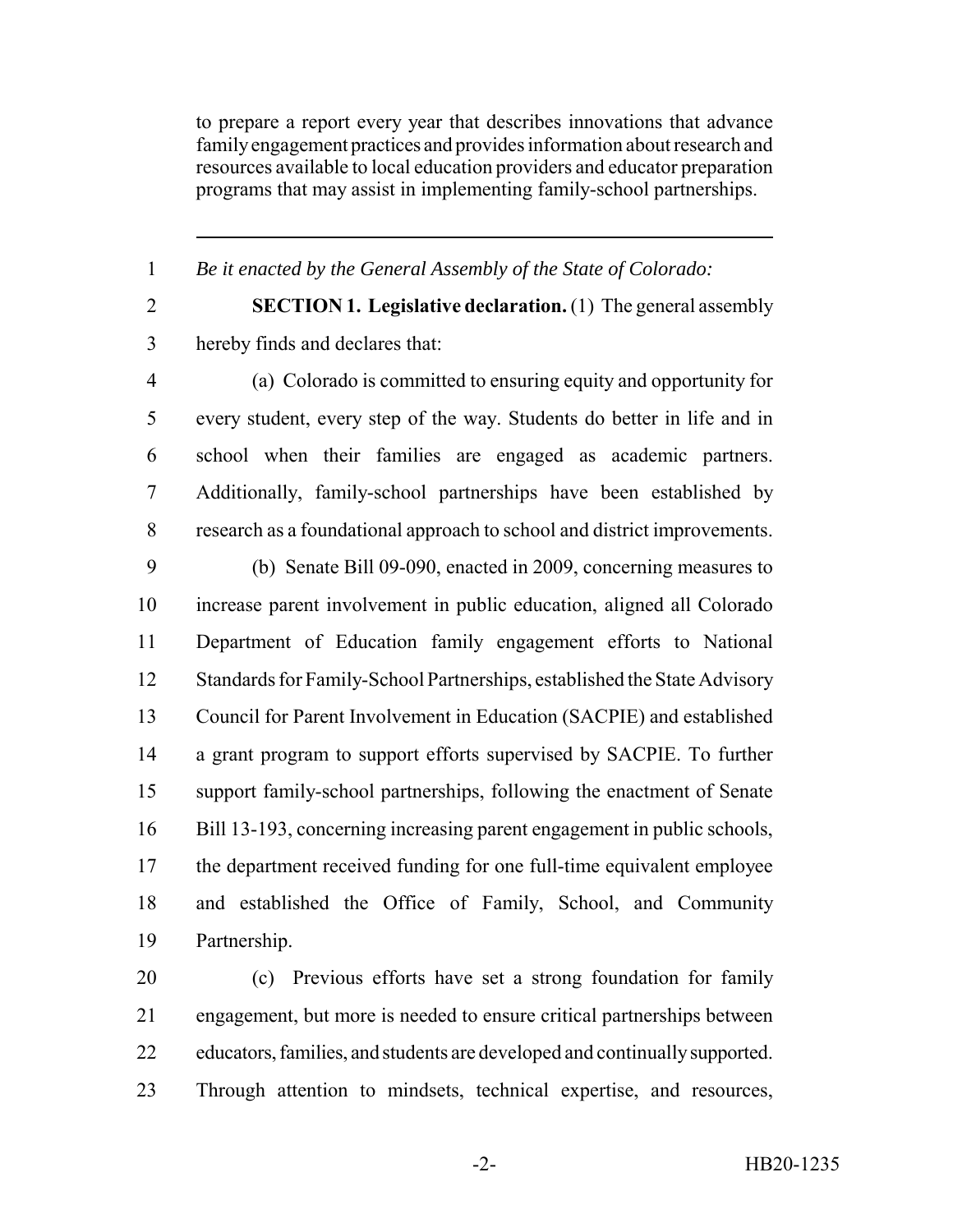family-school partnerships thrive. Effective family-school partnerships are those that align with research while sharing power evenly across students, families, and educators. This effort to advance family-school partnership is reinforced through the federal "Every Student Succeeds Act" as well as through the work done by Colorado's Education Leadership Council. Both underscore the importance and value in advancing deep, ongoing partnerships between students and families.

 (2) Therefore, the general assembly declares that it is timely and essential to set the conditions at the state level for Colorado to become a national leader in equitably advancing and implementing research-based, high-impact family-school partnership strategies throughout the education ecosystem by establishing a role within the Colorado Department of Education Office of Family, School, and Community Partnership to provide support to schools, districts, teacher preparation programs, and community advocates to design and implement research-based, family-school partnership strategies and training.

 **SECTION 2.** In Colorado Revised Statutes, **add** 22-2-146 as follows:

 **22-2-146. Family-school partnerships coordinator - duties - report - definitions.** (1) AS USED IN THIS SECTION, UNLESS THE CONTEXT OTHERWISE REQUIRES:

**(a) "EDUCATOR PREPARATION PROGRAM" MEANS AN APPROVED**  EDUCATOR PREPARATION PROGRAM AS DEFINED IN SECTION 23-1-121 OR 24 AN ALTERNATIVE TEACHER PROGRAM AS DEFINED IN SECTION 22-60.5-102. (b) "HIGH PERCENTAGE OF AT-RISK PUPILS" MEANS A LOCAL EDUCATION PROVIDER'S PERCENTAGE OF PUPILS ELIGIBLE FOR FREE OR REDUCED-PRICE LUNCH PURSUANT TO THE PROVISIONS OF THE FEDERAL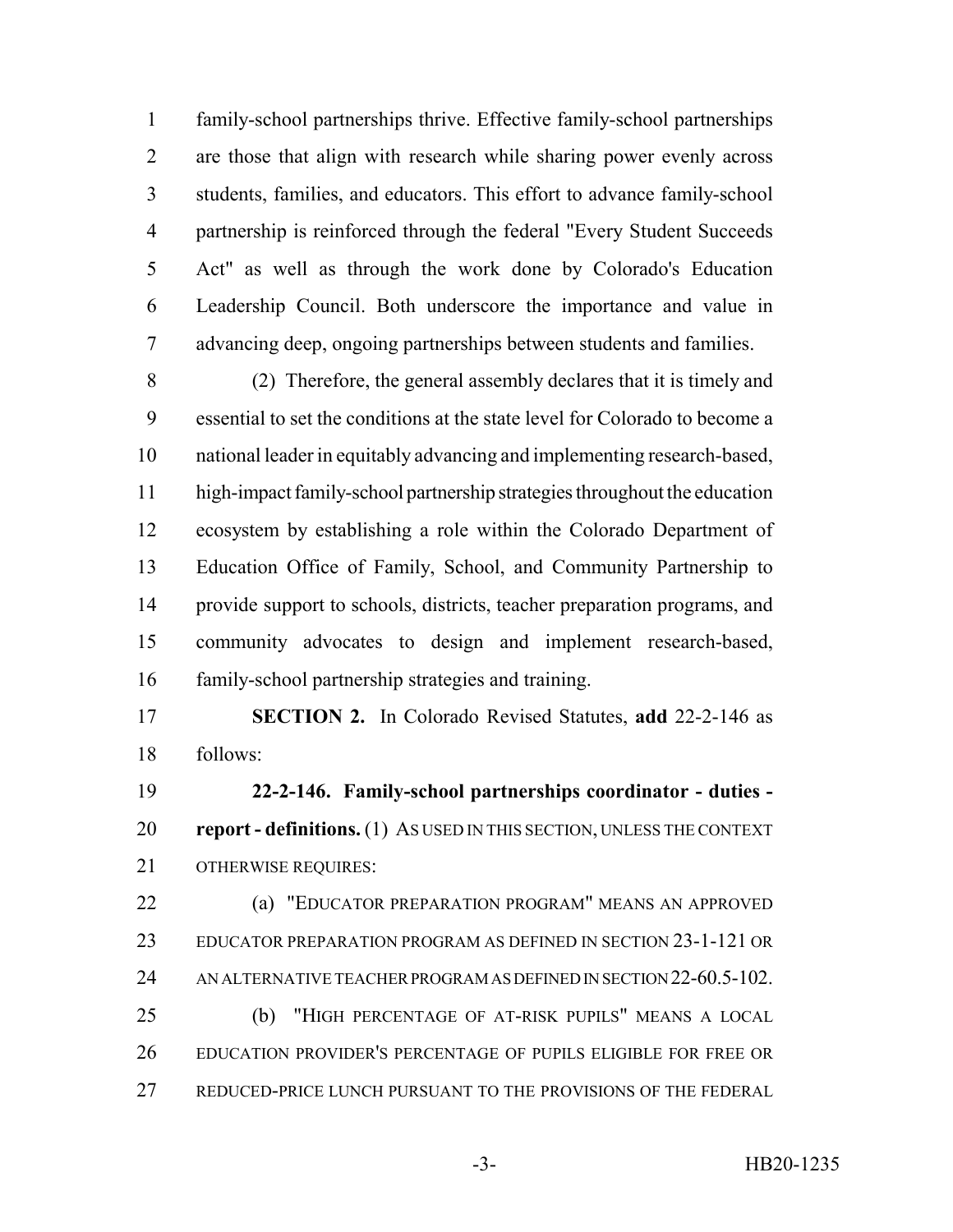"RICHARD B. RUSSELL NATIONAL SCHOOL LUNCH ACT", 42 U.S.C. SEC 1751 ET SEQ., OR PERCENTAGE OF PUPILS WHO ARE ENGLISH LANGUAGE LEARNERS, AS DEFINED IN SECTION 22-24-103, EXCEEDS THE STATEWIDE AVERAGE PERCENTAGE OF SUCH PUPILS.

 (c) "LOCAL EDUCATION PROVIDER" MEANS A PUBLIC SCHOOL AS DESCRIBED IN SECTION 22-1-101, A SCHOOL DISTRICT, A BOARD OF COOPERATIVE SERVICES CREATED PURSUANT TO ARTICLE 5 OF THIS TITLE 8 22, AND THE CHARTER SCHOOL INSTITUTE ESTABLISHED IN SECTION 22-30.5-503.

10 (d) "LOCAL PARENT, FAMILY, AND STUDENT ORGANIZATION" MEANS A NONPROFIT ORGANIZATION THAT DIRECTLY ENGAGES WITH PARENTS, FAMILIES, OR STUDENTS IN EDUCATION-RELATED WORK.

 (e) "STATE ADVISORY COUNCIL" MEANS THE COLORADO STATE ADVISORY COUNCIL FOR PARENT INVOLVEMENT IN EDUCATION CREATED IN SECTION 22-7-303.

 (2) (a) THE DEPARTMENT SHALL ESTABLISH A FAMILY-SCHOOL PARTNERSHIP COORDINATOR IN THE OFFICE WITHIN THE DEPARTMENT RESPONSIBLE FOR SUPPORTING LOCAL EDUCATION PROVIDERS THAT SEEK TO STRENGTHEN ACADEMIC PARTNERSHIPS BETWEEN FAMILIES AND SCHOOLS. THE FAMILY-SCHOOL PARTNERSHIP COORDINATOR SHALL SUPPORT LOCAL EDUCATION PROVIDERS IN RESEARCHING, DESIGNING, AND IMPLEMENTING RESEARCH-BASED FAMILY-SCHOOL PARTNERSHIPS THAT ALIGN WITH NATIONAL STANDARDS FOR FAMILY-SCHOOL PARTNERSHIPS, AS DEFINED IN SECTION 22-7-302, AND SUPPORT EDUCATOR PREPARATION PROGRAMS THAT PROVIDE TRAINING TO EDUCATORS RELATED TO IMPLEMENTING FAMILY-SCHOOL PARTNERSHIPS.

(b) THE RESPONSIBILITIES OF THE FAMILY-SCHOOL PARTNERSHIP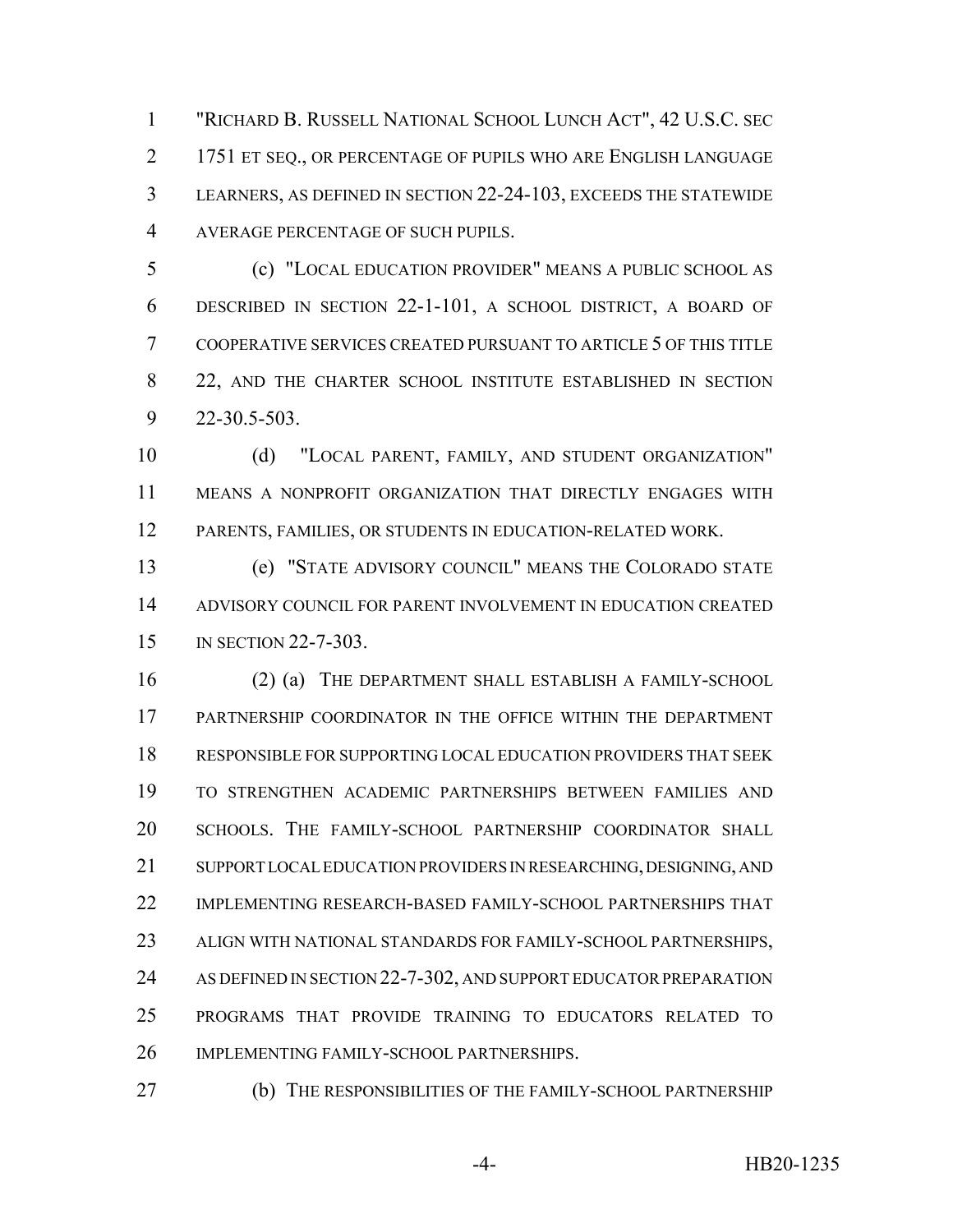COORDINATOR INCLUDE, BUT ARE NOT LIMITED TO:

 (I) ENSURING THAT LOCAL EDUCATION PROVIDERS; EDUCATOR PREPARATION PROGRAMS; AND LOCAL PARENT, FAMILY, AND STUDENT ORGANIZATIONS HAVE ACCESS TO INFORMATION RELATED TO RESEARCH-BASED FAMILY-SCHOOL PARTNERSHIP TRAINING AND BEST PRACTICES;

 (II) PROVIDING SUPPORT THAT IS ALIGNED WITH RESEARCH TO LOCAL EDUCATION PROVIDERS, WITH AN EMPHASIS ON PROVIDING SUPPORT TO LOCAL EDUCATION PROVIDERS WITH A HIGH PERCENTAGE OF AT-RISK PUPILS OR THOSE THAT HAVE AN ACCREDITATION RATING OF IMPROVEMENT PLAN, PRIORITY IMPROVEMENT PLAN, OR TURNAROUND PLAN AND FAMILY ENGAGEMENT IS IDENTIFIED AS A KEY INTERVENTION; (III) PROVIDING SUPPORT AND GUIDANCE TO EDUCATOR

 PREPARATION PROGRAMS IN PROVIDING EDUCATORS WITH TECHNICAL EXPERTISE AND RESOURCES NECESSARY TO IMPLEMENT EFFECTIVE FAMILY-SCHOOL PARTNERSHIPS;

 (IV) ADVISING LOCAL EDUCATION PROVIDERS; EDUCATOR PREPARATION PROGRAMS; AND LOCAL PARENT, FAMILY, AND STUDENT ORGANIZATIONS ON EFFECTIVELY USING FEDERAL, STATE, AND LOCAL FUNDS TO SUPPORT RESEARCH-BASED FAMILY-SCHOOL PARTNERSHIPS;

21 (V) TO THE EXTENT PRACTICAL, HELPING LOCAL EDUCATION PROVIDERS FOSTER RELATIONSHIPS WITH THE FAMILIES OF STUDENTS SERVED BY THE PROVIDER, WITH AN EMPHASES ON ASSISTING LOCAL EDUCATION PROVIDERS WITH A HIGH PERCENTAGE OF AT-RISK PUPILS AND THOSE THAT HAVE AN ACCREDITATION RATING OF IMPROVEMENT PLAN, PRIORITY IMPROVEMENT PLAN, OR TURNAROUND PLAN; AND

27 (VI) CONSULTING WITH, AND PROVIDING ASSISTANCE TO, THE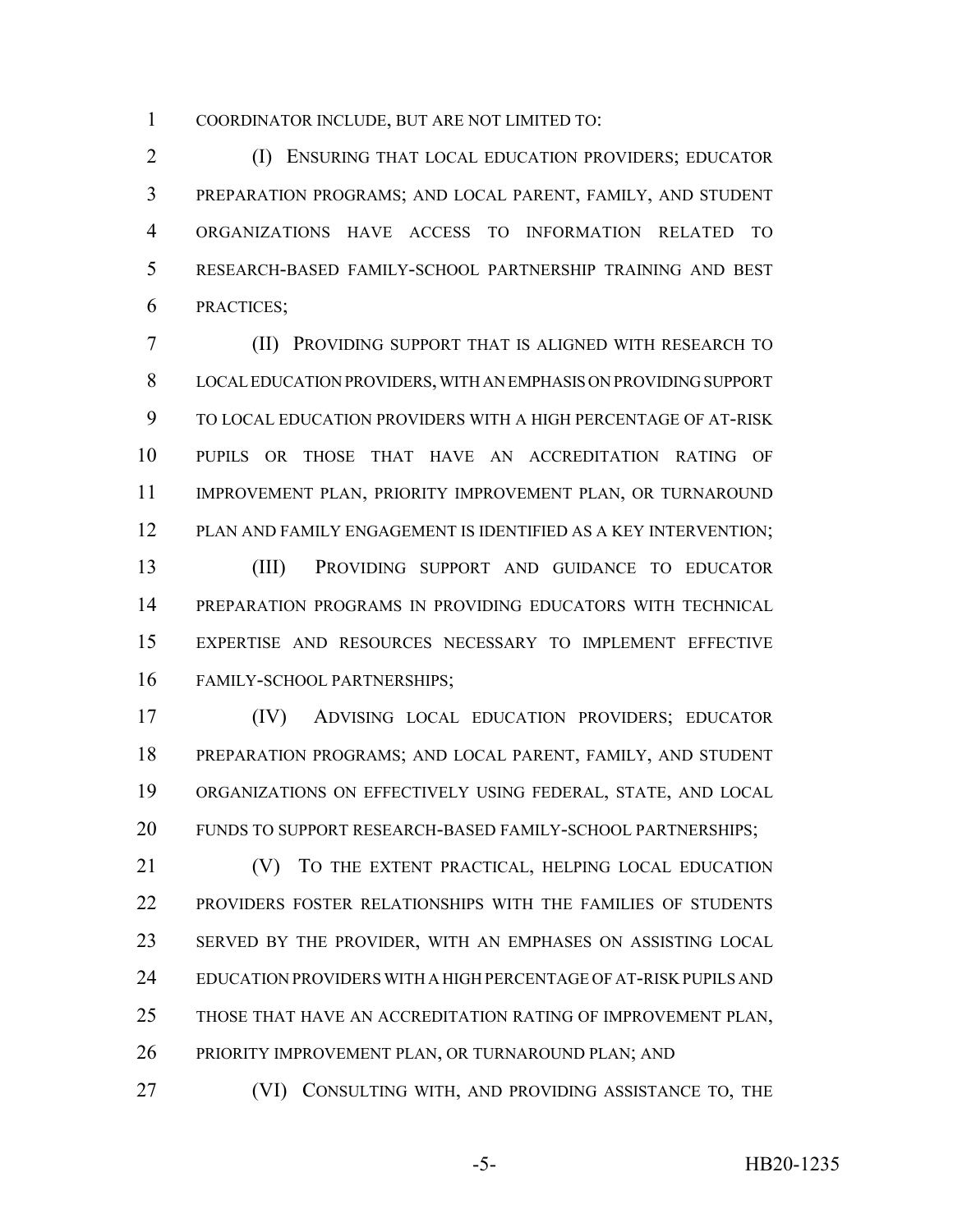STATE ADVISORY COUNCIL.

 (3) (a) ON OR BEFORE DECEMBER 31, 2021, AND EVERY YEAR THEREAFTER, THE FAMILY-SCHOOL PARTNERSHIP COORDINATOR SHALL PREPARE A REPORT THAT INCLUDES THE FOLLOWING:

 (I) A SUMMARY OF RECENT RESEARCH REGARDING BEST PRACTICES FOR IMPROVING RELATIONSHIPS BETWEEN FAMILIES AND LOCAL EDUCATION PROVIDERS, WHICH MAY INCLUDE INFORMATION PROVIDED TO EDUCATORS BY THE STATE ADVISORY COUNCIL PURSUANT TO SECTION  $9 \qquad 22 - 7 - 304 \tag{1}$ ;

10 (II) A SUMMARY OF RESOURCES AVAILABLE FROM THE FAMILY-SCHOOL PARTNERSHIP COORDINATOR THAT MAY IMPROVE A 12 LOCAL EDUCATION PROVIDER'S FAMILY ENGAGEMENT PRACTICES;

 (III) INNOVATIVE APPROACHES TO ADVANCING RESEARCH-BASED STRATEGIES IDENTIFIED AND IMPLEMENTED BY LOCAL EDUCATION PROVIDERS AND EDUCATOR PREPARATION PROGRAMS THAT ADVANCE FAMILY ENGAGEMENT PRACTICES, INCLUDING THOSE IMPLEMENTED WITH THE ASSISTANCE OF THE FAMILY-SCHOOL PARTNERSHIP COORDINATOR, AND THE IMPACT OF THOSE APPROACHES, WHICH MAY INCLUDE, BUT IS NOT LIMITED TO, CHANGES IN ATTENDANCE, BEHAVIOR REFERRALS, FAMILY SATISFACTION SURVEY RESULTS, AND STUDENT AND TEACHER RETENTION; **(IV) A SUMMARY OF REQUIREMENTS PURSUANT TO FEDERAL LAW**  AND RULE REGARDING THE ADVANCEMENT OF FAMILY ENGAGEMENT PRACTICES AND HOW LOCAL EDUCATION PROVIDERS ARE MEETING FEDERAL REQUIREMENTS; AND

 (V) SOURCES OF FUNDING THAT MAY BE AVAILABLE TO LOCAL EDUCATION PROVIDERS; EDUCATOR PREPARATION PROGRAMS; AND LOCAL PARENT, FAMILY, AND STUDENT ORGANIZATIONS TO ADVANCE FAMILY